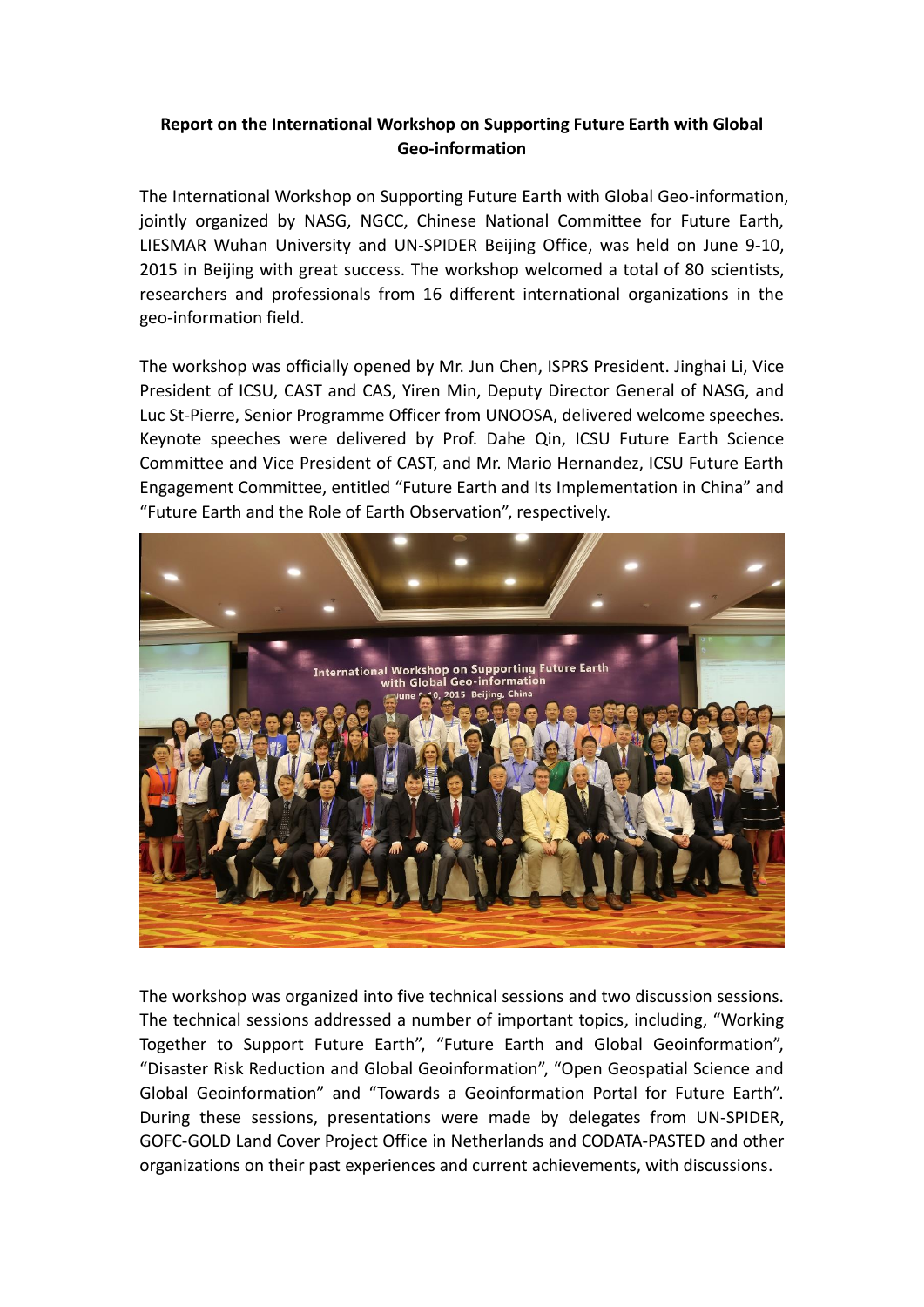

The two discussion sessions are worth mentioning due to their importance and active involvement of participants in the discussions. The first one was run on June 9, 2015 with a focus on "Set a way to work together- preparing an international scientific program". A proposal for a scientific initiative on developing "Collaborative Platform for Global Land Information", *CoGLand* in short, was presented and discussed. It was agreed that the implementation and success of UN Post-2015 Agenda and ICSU's Future Earth depend critically on the availability and utilization of reliable global geo-information. International organizations have to work together towards the co-design, co-development and co-operation of CoGLand, which enables timely and easy access to global land information in support of Future Earth and sustainability through such a cooperatively inter-connecting national, regional and global land information service platform. Some problems and issues were also identified through extensive discussions, which include:

- What are the user needs and who will be the target user groups? Would it be better for the CoGLand to start as a platform for one or more specific application areas or as a general platform?
- How will the proposed platform complement existing GEOSS portal? As a GEO community portal? How will the CoGLand learn from and/or relate to other existing similar platforms and portals (need for a survey of existing portals)?
- What types of data, information and services CoGLand will provide and serve? Any particular standards or supporting policies need to be developed?
- Who will be responsible for hosting such a platform once developed? What resources are available for supporting the development of CoGLand?
- How to involve decision makers in such a large-scale platform development?

In the second discussion session, a draft Prague Declaration was presented and discussed. The objective of the declaration is to promote the use of geoinformation in supporting Future Earth initiative by raising awareness in government and in the